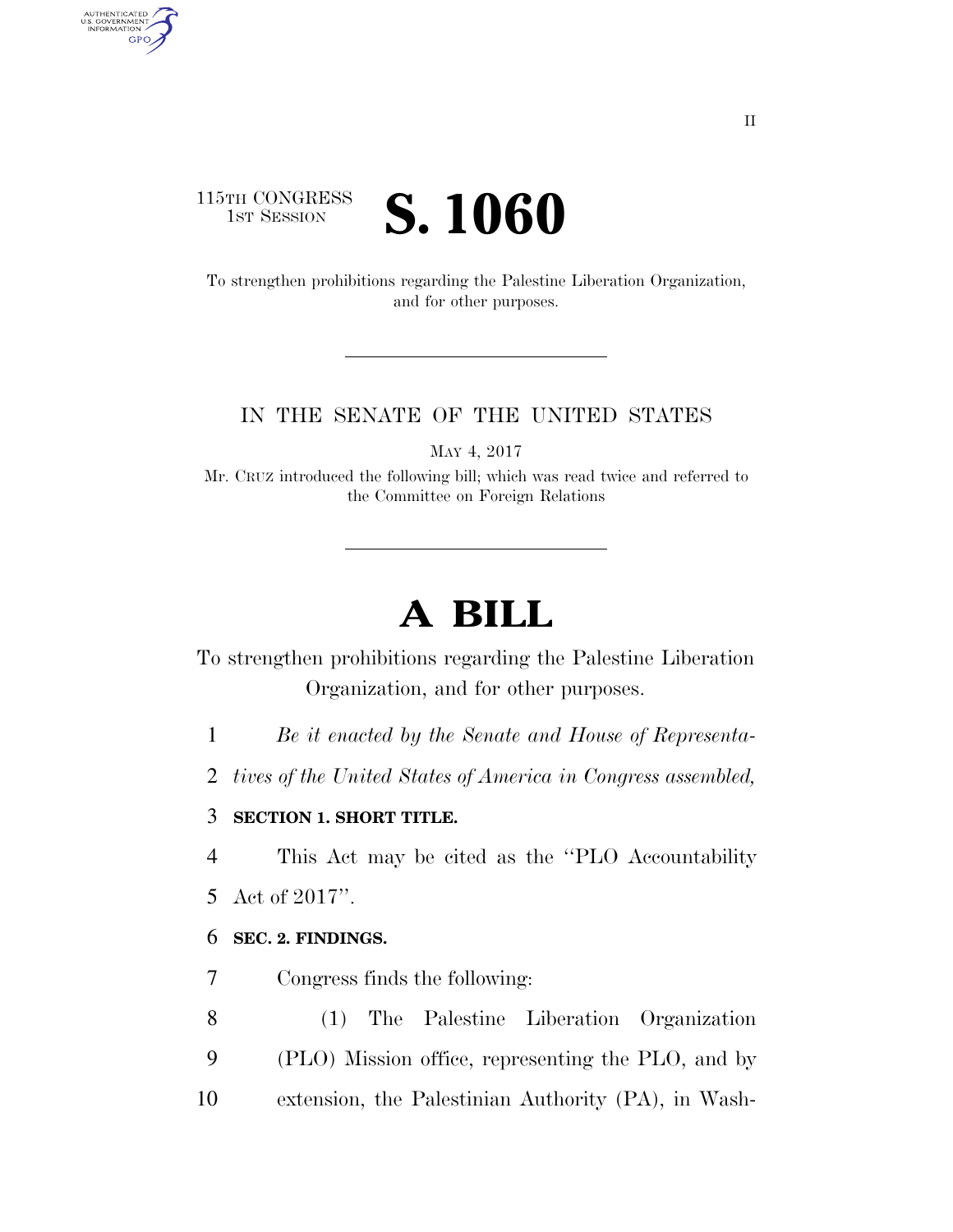ington, DC, was opened in 1994 in order to imple- ment the Oslo Accords, which initiated direct nego- tiations between the PLO and the Government of Israel.

 (2) Section 1003 of the Anti-Terrorism Act of 1987 (title X of Public Law 100–204; 22 U.S.C. 5202), makes it unlawful to ''establish or maintain an office, headquarters, premises, or other facilities or establishments within the jurisdiction of the United States at the behest or direction of, or with funds provided by the Palestine Liberation Organi- zation or any of its constituent groups, any suc-cessor to any of those, or any agents thereof''.

 (3) Using various authorities, the executive branch has waived the provisions of section 1003 of 16 the Anti-Terrorism Act of 1987.

 (4) Article XXXI, clause 7, of the Israeli-Pales- tinian Interim Agreement on the Status of the West Bank and the Gaza Strip (September 28, 1995) states that ''Neither side shall initiate or take any step that will change the status of the West Bank and the Gaza Strip pending the outcome of the per-manent status negotiations''.

 (5) In January 2009, the PLO sent a declara-tion to the International Criminal Court under Arti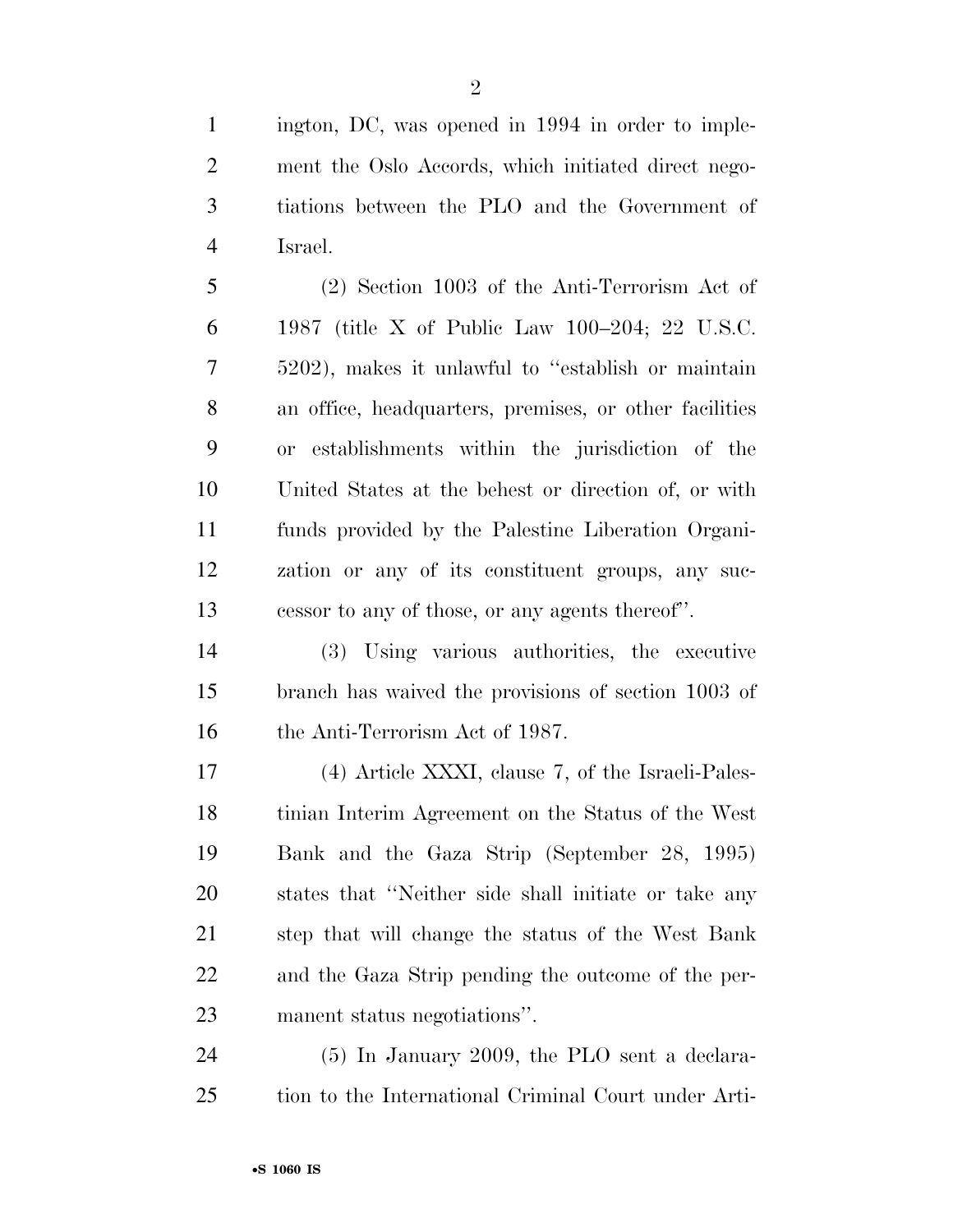cle 12(3) of the Rome Statute of the International Criminal Court on behalf of the Palestinian Author-ity.

 (6) On October 31, 2011, the United Nations Educational, Scientific and Cultural Organization (UNESCO) voted to admit the ''State of Palestine'' as its 195th full member. Since being admitted, the Palestinians have used UNESCO to pass anti-Israel resolutions, including a recent effort to deny the his- torical connection of the Jewish people to holy sites including the Temple Mount and Western Wall in Jerusalem.

 (7) On November 29, 2012, the United Nations General Assembly voted to accord the ''State of Pal- estine'' status as a nonmember observer State at the United Nations.

 (8) On April 2, 2014, the PLO joined the Gene-va Conventions as well as 13 other organizations.

 (9) On January 2, 2015, the PLO acceded to the Rome Statute, and on January 16, 2015, the Prosecutor of the International Criminal Court opened a ''preliminary examination of the situation in Palestine'' after accepting jurisdiction of the International Criminal Court over ''alleged crimes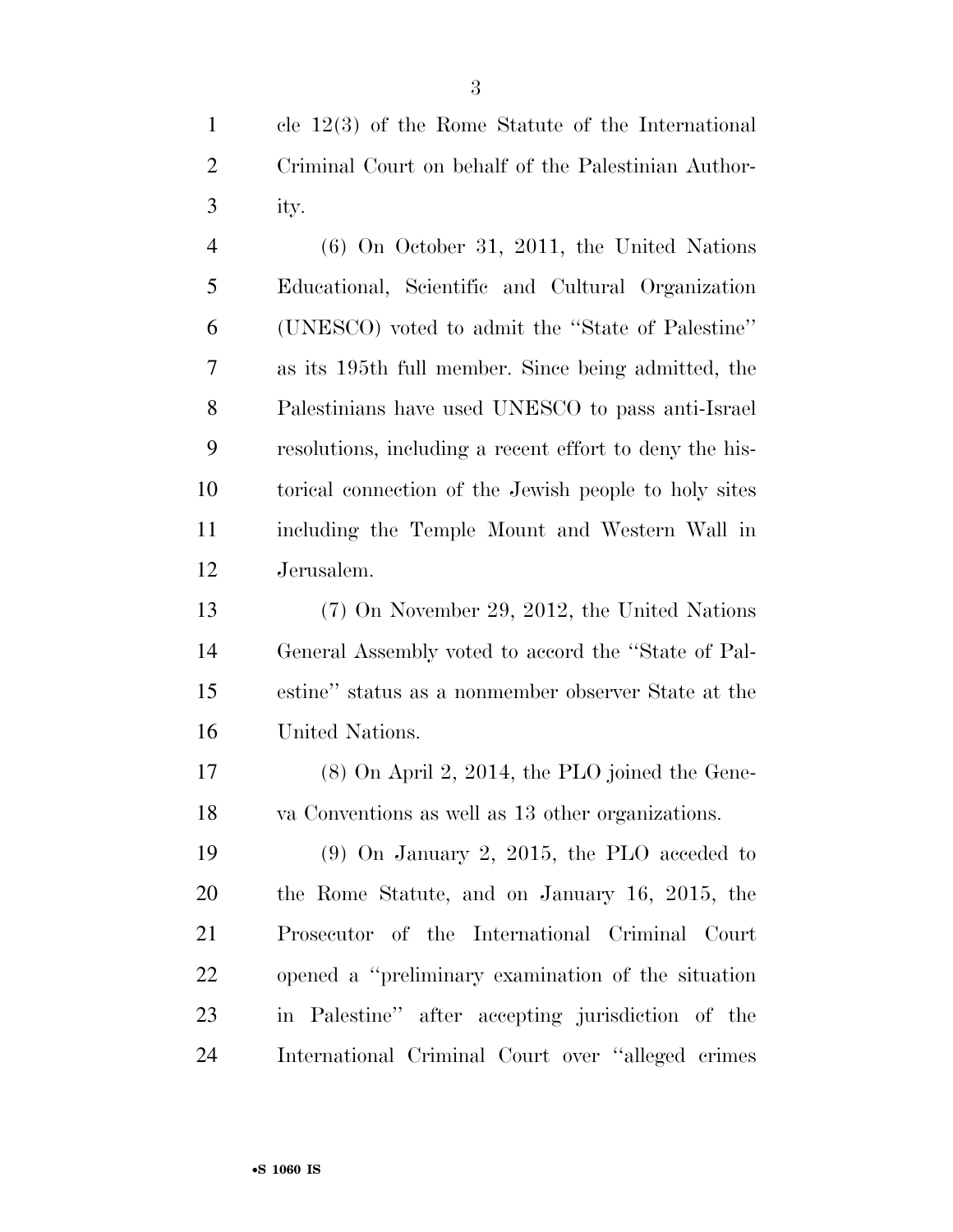| $\mathbf{1}$   | committed in the occupied Palestinian territory, in-   |
|----------------|--------------------------------------------------------|
| $\overline{c}$ | cluding East Jerusalem, since June 13, 2014".          |
| 3              | (10) The PLO's decision to accede to the Rome          |
| $\overline{4}$ | Statute as well as several international organizations |
| 5              | is an attempt to change the status of the West Bank    |
| 6              | and the Gaza Strip outside of direct negotiations be-  |
| $\tau$         | tween the Israelis and Palestinians.                   |
| 8              | $(11)$ On January 7, 2015, the Department of           |
| 9              | State's Office of the Spokesperson stated, "We have    |
| 10             | made clear our opposition to Palestinian action in     |
| 11             | seeking to join the Rome Statute of the Inter-         |
| 12             | national Criminal Court."                              |
| 13             | $(12)$ On April 1, 2015, the "State of Palestine"      |
| 14             | officially became a member of the International        |
| 15             | Criminal Court.                                        |
| 16             | (13) The PLO and PA continue to engage in              |
| 17             | incitement and glorify terrorism, and reward terror-   |
| 18             | ists, their families, and the families of those who    |
| 19             | died committing terrorist attacks with roughly         |
| 20             | $$300,000,000$ annually in salaries and benefits, pro- |
| 21             | viding a higher reward to those with longer jail sen-  |
| 22             | tences.                                                |
| 23             | $(14)$ On August 30, 2016, Deputy Secretary of         |
| 24             | State, Anthony J. Blinken, submitted to Congress a     |
| 25             | report as required under section $804(b)$ of the For-  |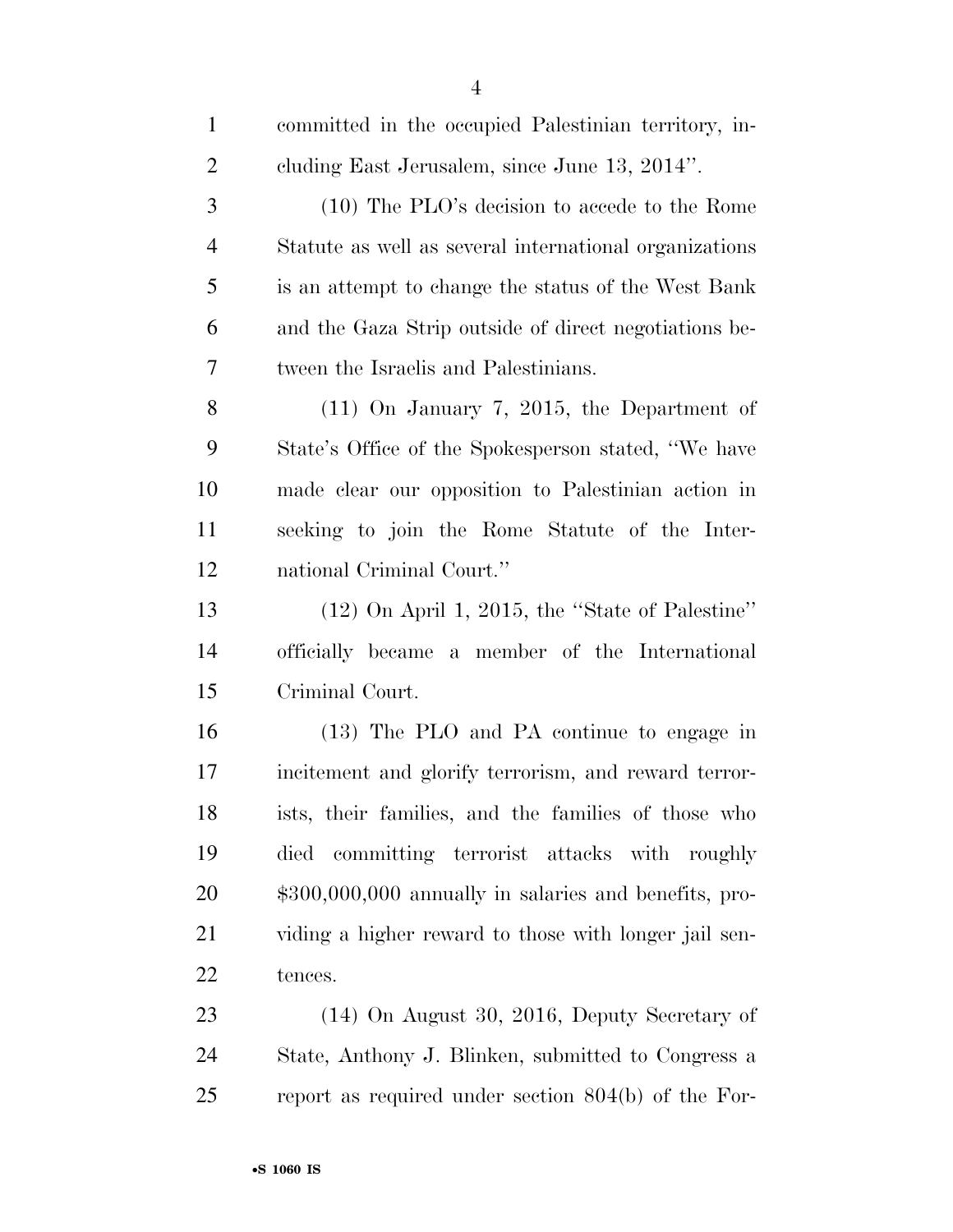| 1              | eign Relations Authorization Act, Fiscal Years 1990    |
|----------------|--------------------------------------------------------|
| $\overline{2}$ | and $1991$ (Public Law $101-246$ ), sections 603 and   |
| 3              | 604 of the Middle East Peace Commitments Act of        |
| $\overline{4}$ | $2002$ (subtitle A of title VI of Public Law 107–228), |
| 5              | and section 699 of the Foreign Relations Authoriza-    |
| 6              | tion Act, Fiscal Year 2003 (Public Law 107–228).       |
| 7              | (15) In this report, Deputy Secretary of State         |
| 8              | Blinken, acting under authority delegated to him as    |
| 9              | Deputy Secretary pursuant to the President's Dele-     |
| 10             | gation of Functions on April 30, 2009, made the de-    |
| 11             | termination that "the PLO and PA are not in com-       |
| 12             | pliance with certain commitments to prevent viola-     |
| 13             | tions, discipline violators, and assume responsibility |
| 14             | over all PLO elements thus the sanction speci-         |
| 15             | fied in section $604(a)(2)$ of [Public Law 107-228],   |
| 16             | calling for a downgrade in status of the PLO office    |
| 17             | in Washington, DC, has been imposed".                  |
| 18             | $(16)$ On January 31, 2017, then Acting Sec-           |
| 19             | retary of State, Thomas Shannon, pursuant to the       |
| 20             | President's Delegation of Functions dated April 30,    |
| 21             | 2009, submitted to Congress a similar report to        |
| <u>22</u>      | Congress as required under section $804(b)$ of the     |
| 23             | Foreign Relations Authorization Act, Fiscal Years      |
| 24             | 1990 and 1991, sections $603$ and $604$ of the Middle  |
| 25             | East Peace Commitments Act of 2002, and section        |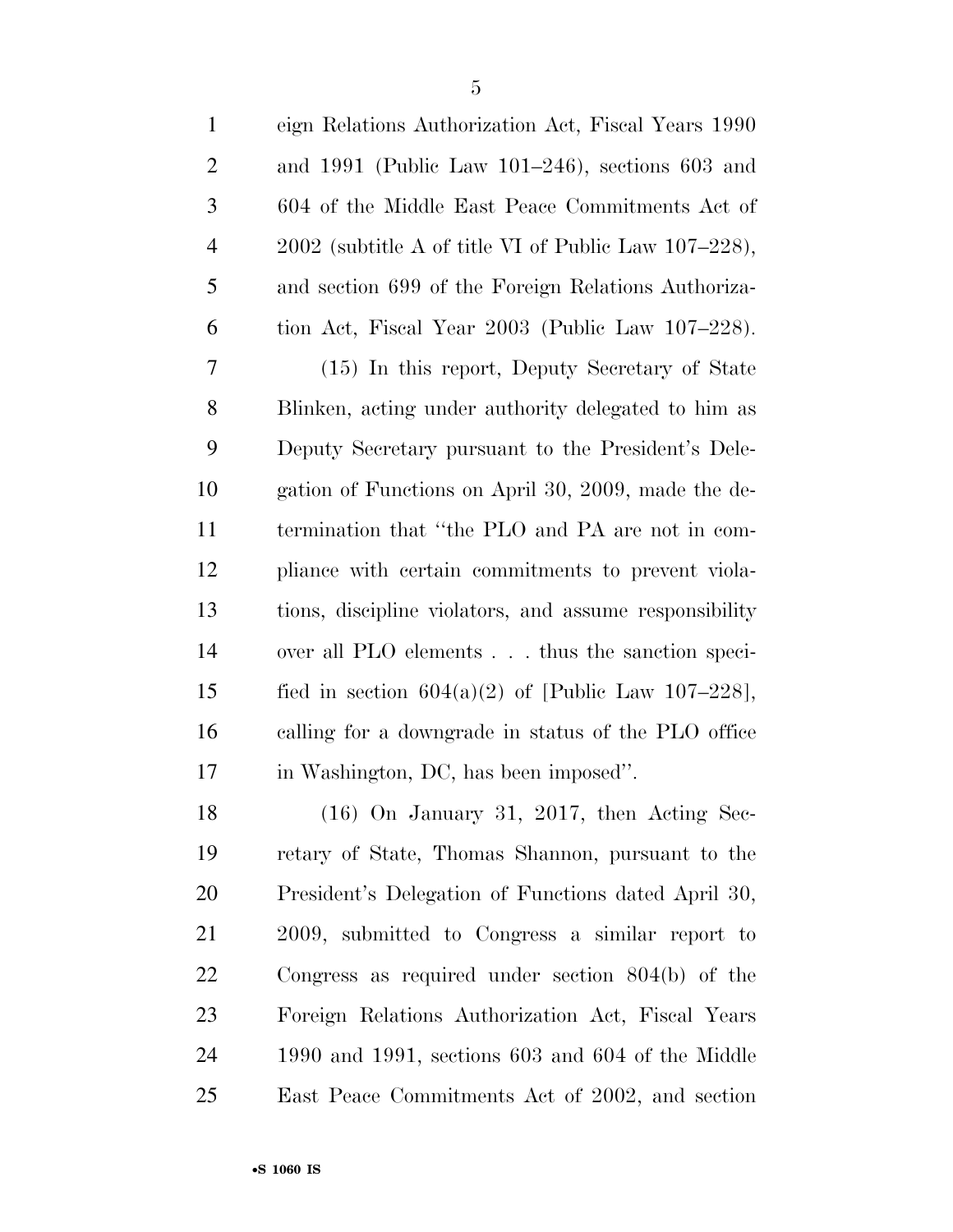| $\mathbf{1}$   | 699 of the Foreign Relations Authorization Act, Fis-  |
|----------------|-------------------------------------------------------|
| $\overline{2}$ | cal Year 2003, in which the same determination was    |
| 3              | made that the PLO and PA are not in compliance        |
| $\overline{4}$ | with their commitments, and imposed the same          |
| 5              | sanction of a downgrade in the status of the PLO      |
| 6              | office in Washington, DC.                             |
| 7              | $(17)$ In both the August 30, 2016, and January       |
| 8              | 31, 2017, reports, the sanctions were immediately     |
| 9              | waived.                                               |
| 10             | $(18)$ Section 604(a) of the Middle East Peace        |
| 11             | Commitments Act of 2002 (subtitle A of title VI of    |
| 12             | Public Law 107–228) requires that if the President    |
| 13             | determines that the PLO or the Palestinian Author-    |
| 14             | ity has not complied with each of the commitments     |
| 15             | specified in such section, the President shall impose |
| 16             | one or more of the following sanctions:               |
| 17             | (A) The denial of visas to PLO and PA of-             |
| 18             | ficials.                                              |
| 19             | (B) The downgrade in status of the PLO                |
| 20             | office in the United States.                          |
| 21             | (C) The designation as a foreign terrorist            |
| 22             | organization of the PLO, or one or more of its        |
| 23             | constituent groups (including Fatah).                 |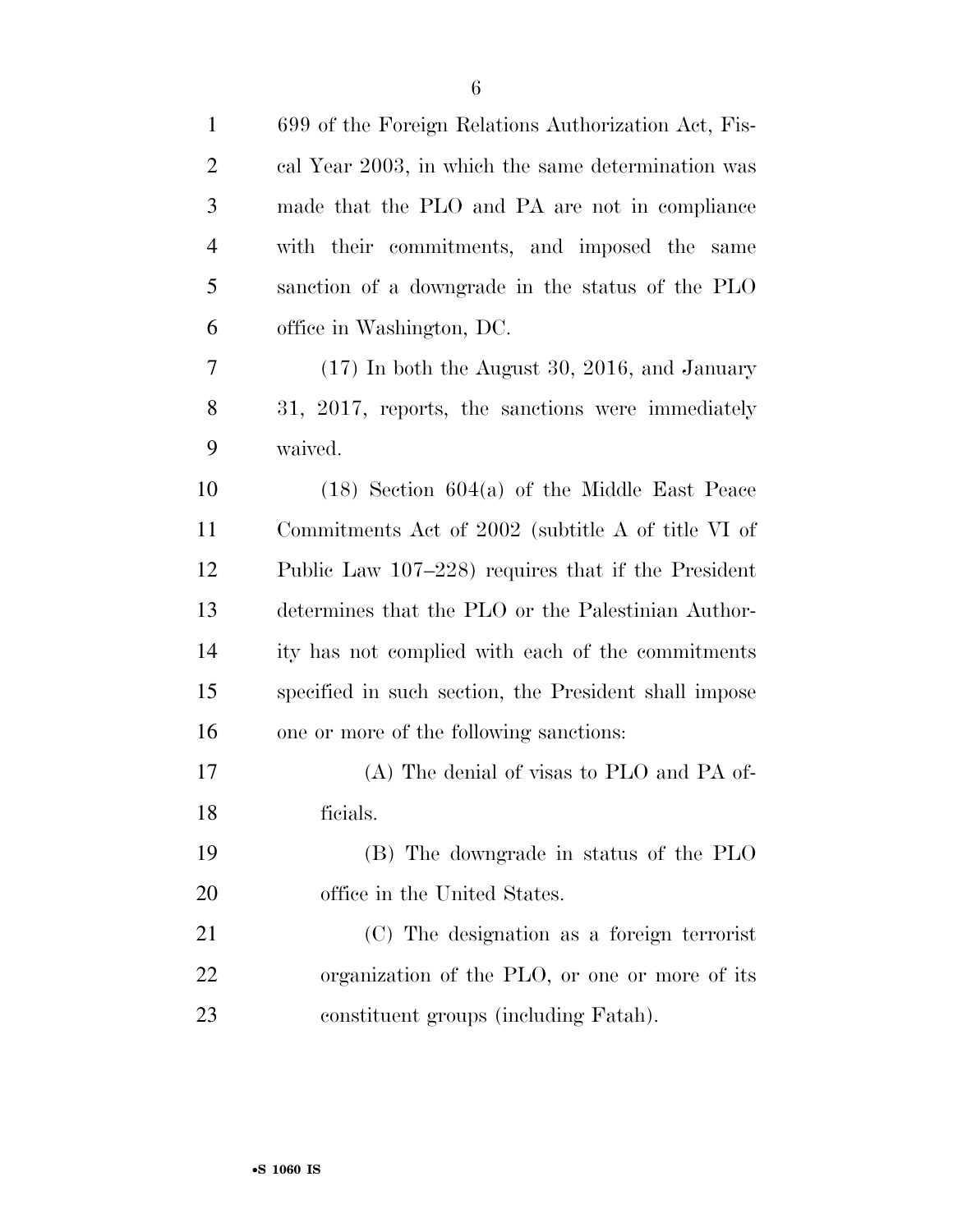(D) The prohibition on United States as- sistance to the West Bank and Gaza (except humanitarian assistance).

#### **SEC. 3. SENSE OF CONGRESS.**

It is the sense of Congress that—

 (1) the Palestine Liberation Organization (PLO) has failed to live up to its commitment to a bilateral peace process with Israel, renounce vio- lence, accept Israel's right to exist, and honor pre- vious diplomatic agreements made by the Palestin- ians, and continues to circumvent a negotiated set- tlement with Israel by seeking unilateral statehood at the United Nations and from other countries, ac- tively endorsing terror, and supporting boycotts, di-vestments, and sanctions (BDS) against Israel;

 (2) the Palestinian initiation of an International Criminal Court preliminary examination, investiga- tion, or active support for such an investigation, that subjects Israeli nationals to an investigation for al- leged crimes against Palestinians, is part of a delib- erate effort to engage in diplomatic, legal warfare against Israel and would violate the Palestinians' commitment to not change the status of the West Bank and Gaza Strip;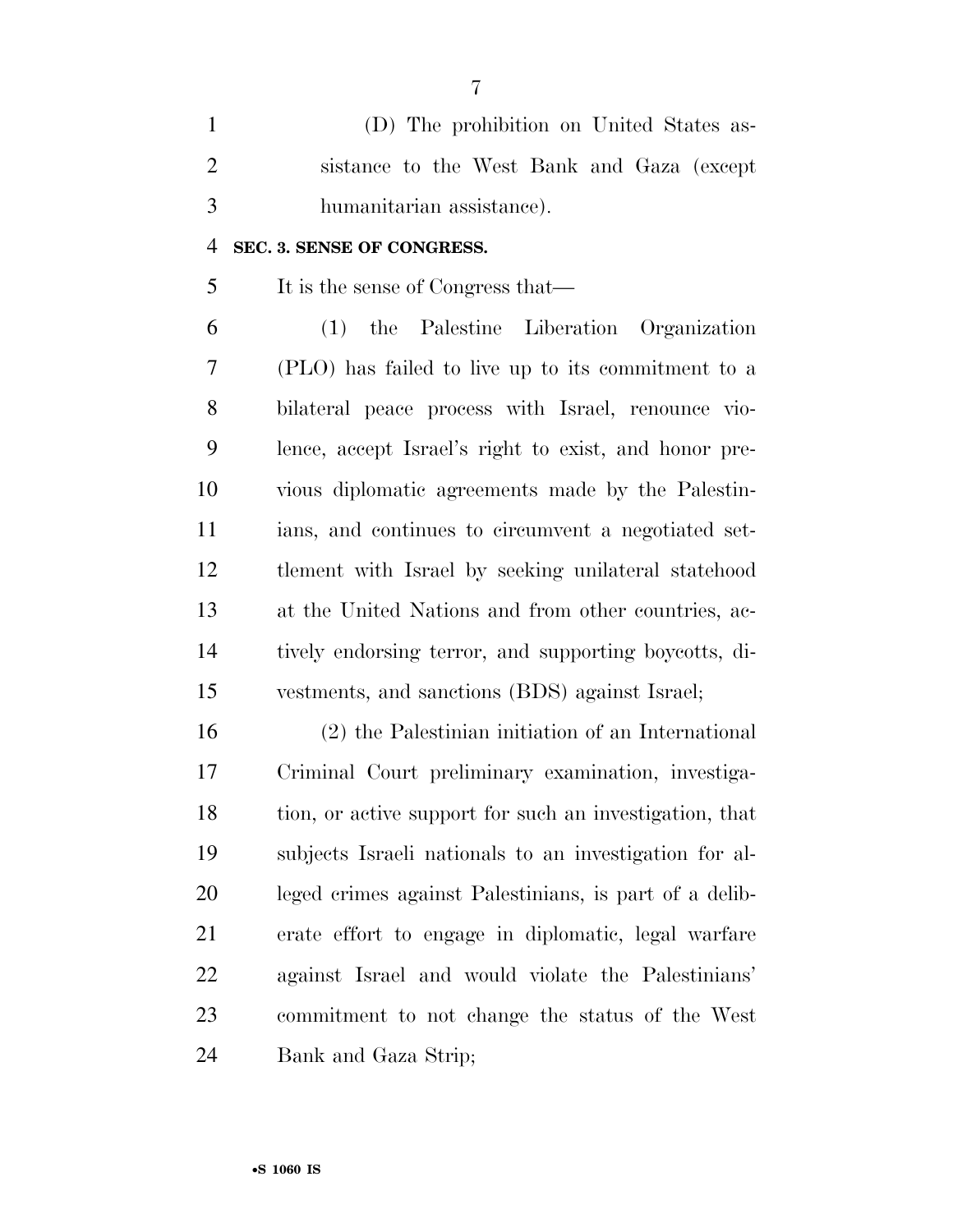| $\mathbf{1}$   | (3) the only path towards solving the conflict is      |
|----------------|--------------------------------------------------------|
| $\overline{2}$ | through direct negotiations between Israel and the     |
| 3              | Palestinians;                                          |
| $\overline{4}$ | (4) the Palestinians should not turn to outside        |
| 5              | parties, including international organizations, to im- |
| 6              | pose or otherwise influence a solution;                |
| 7              | (5) it is in the national security interests of the    |
| 8              | United States to close down the PLO office in          |
| 9              | Washington, DC; and                                    |
| 10             | (6) the executive branch should avail itself of        |
| 11             | the range of sanctions as allowed under the author-    |
| 12             | ity to impose sanctions under section 604 of the       |
| 13             | Middle East Peace Commitments Act of 2002 (sub-        |
| 14             | title A of title VI of Public Law 107–228) in order    |
| 15             | to hold the Palestinian leadership accountable.        |
| 16             | SEC. 4. PROHIBITIONS REGARDING THE PALESTINE LIB-      |
| 17             | ERATION ORGANIZATION UNDER THE ANTI-                   |
| 18             | TERRORISM ACT OF 1987.                                 |
|                |                                                        |

 Section 1003 of the Anti-Terrorism Act of 1987 (22 U.S.C. 5202) is amended—

 (1) by striking ''It shall be unlawful'' and in- serting ''(a) IN GENERAL.—It shall be unlawful''; and

 (2) by adding at the end the following new sub-section: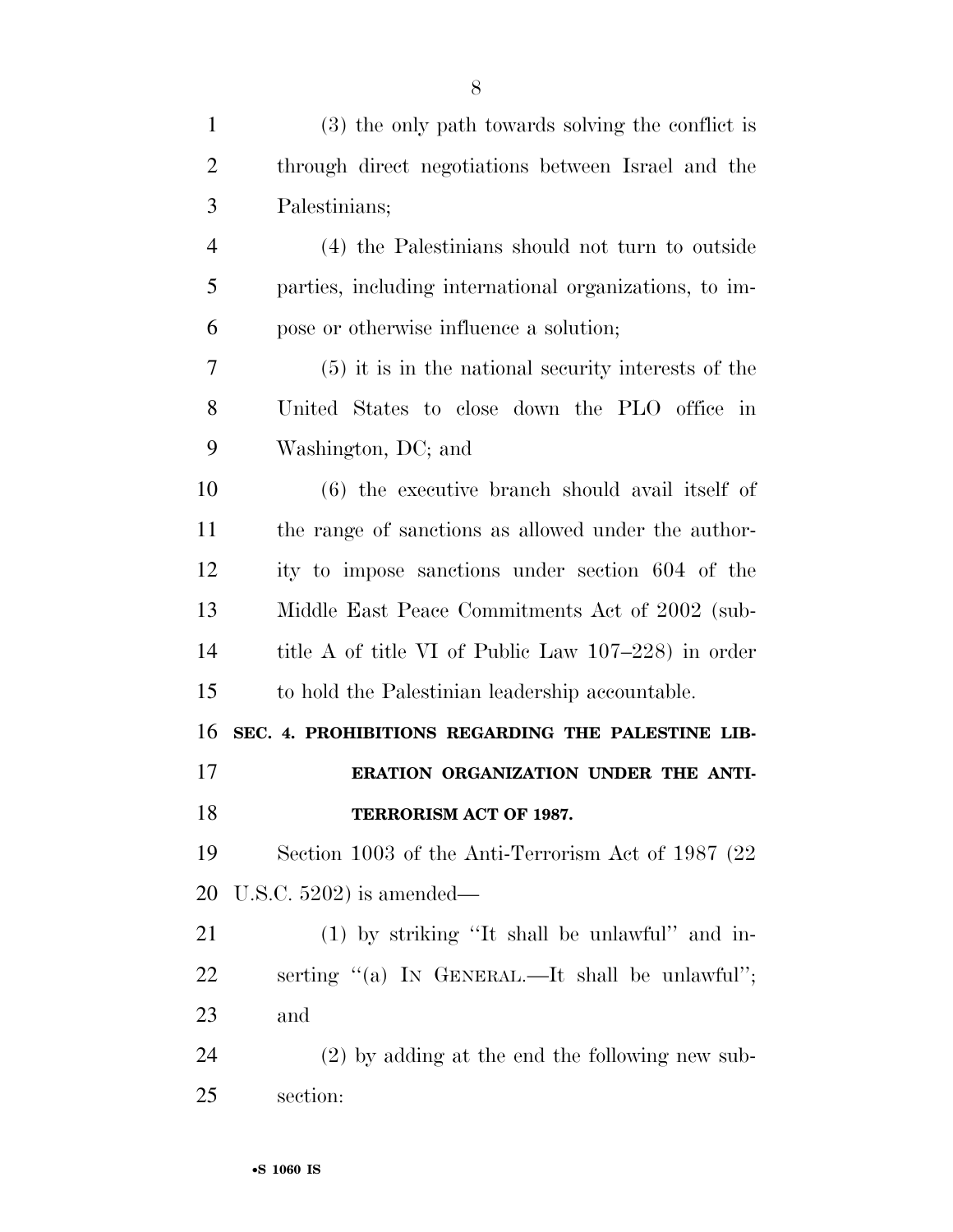''(b) WAIVER.—Notwithstanding any other provision of law, including section 604 of the Middle East Peace Commitments Act of 2002 (subtitle A of title VI of Public Law 107–228), the President may waive for a period of not more than 6 months the provisions of subsection (a) if the President determines and certifies in writing to Con- gress, not later than 45 days before the waiver is to take effect, that—

 $\frac{1}{(1)(A)}$  the Palestinians have not, on or after January 1, 2017, obtained in the United Nations or any specialized agency thereof the same standing as member states or full membership as a state outside an agreement negotiated between Israel and the Pal-estinians;

 ''(B) the Palestinians have officially ceased to be members of the International Criminal Court (ICC) and have withdrawn from the Rome Statute of the International Criminal Court;

 $\langle ^{\prime}(C)$  any preliminary examination or ongoing investigation against Israel, the Government of Israel, the Israeli Armed or Security Forces, or any Israeli national initiated by, or on behalf of, the Pal- estinians, or referred to the ICC by a state party, the United Nations Security Council, or a Pre-Trial Chamber has been withdrawn and terminated;